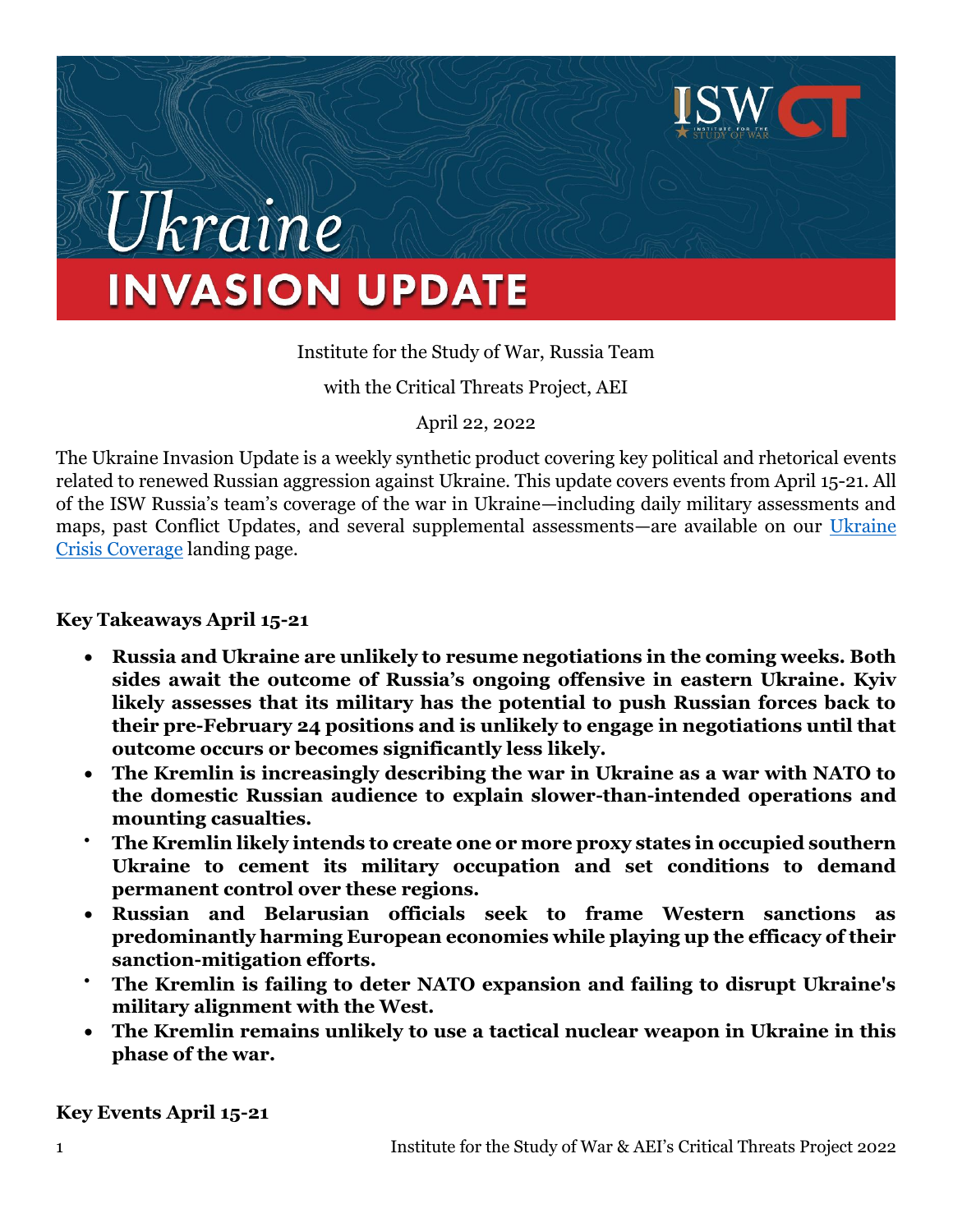# **Negotiations:**

**Russia and Ukraine are unlikely to resume negotiations in the coming weeks. Both sides await the outcome of Russia's ongoing offensive in eastern Ukraine as they attempt to build leverage for future negotiations.<sup>1</sup>** Russian Foreign Minister Sergey Lavrov announced that the second phase of Russia's invasion of Ukraine began on April 19 and that its objective is the "complete liberation" of the entirety of Donetsk and Luhansk oblasts, which are claimed by Russia's proxies in eastern Ukraine.<sup>2</sup> Ukrainian President Volodymyr Zelensky said on April 17 that he "[doesn't] trust the Russian military and Russian leadership" to not attempt to take Kyiv again if they win the battle for eastern Ukraine and re-emphasized that Ukraine is unwilling to give up its territory to end the war.<sup>3</sup>

**Growing reports of Russian atrocities are bolstering Ukraine's political will to fight and make the resumption of higher-level negotiations increasingly unlikely.** Zelensky told CNN on April 17 that "there comes a time when no one wants to talk. Our society does not want us to continue negotiations." Zelensky emphasized the link between Russian atrocities in Bucha, Volnovakha, Borodyanka, and Mariupol and Ukraine's unwillingness to negotiate. Ukrainian negotiator Mykhailo Podolyak said on April 20 that Russian atrocities against Ukrainian civilians make it difficult for Ukraine to approach negotiations "unemotionally."<sup>4</sup> Ukrainian Foreign Minister Dmytro Kuleba emphasized on April 17 that the "only level of contact" between Russia and Ukraine is the negotiating team made up of parliamentarians and "representatives of various institutions."<sup>5</sup> Kuleba warned that Mariupol may become a "red line" for Ukraine if Russian forces kill the remaining Ukrainian defenders in the city. Zelensky said the Kremlin rejected a Ukrainian proposal to hold a "special round of negotiations" with Russia to arrange the evacuation of remaining civilians and defenders from Mariupol on April 20.<sup>6</sup>

**The Kremlin claims that Ukraine is sabotaging the peace negotiations, likely to justify Russia's continuing invasion to its domestic population.** Kremlin Spokesperson Dmitry Peskov said on April 18 that "unfortunately, the Ukrainian side is not demonstrating much consistency on agreed-upon issues. Their position is changing frequently."<sup>7</sup> Russian Foreign Ministry Spokesperson Maria Zakharova said on April 20 that "there is no trust" in the negotiations, which she described as an inconsistent "circus."<sup>8</sup> Zakharova implied that the West is controlling the Ukrainian government and that Kyiv cannot negotiate on its own behalf. She also described negotiations as a "diversionary maneuver" by Kyiv.

#### **Kremlin Narratives**

**The Kremlin continued to reframe its invasion of Ukraine as a war of Western aggression against Russia to justify its ongoing invasion—and mounting casualties—to the Russian domestic audience.** Russian Foreign Ministry Spokesperson Maria Zakharova claimed on April 20 that the United States and NATO are "handling processes" in Ukraine and that Ukrainian President Volodymyr Zelensky "cannot be viewed as an independent politician."<sup>9</sup> Zakharova claimed on April 19 that the United States has been preparing to "incite" aggression in eastern Ukraine for eight years.10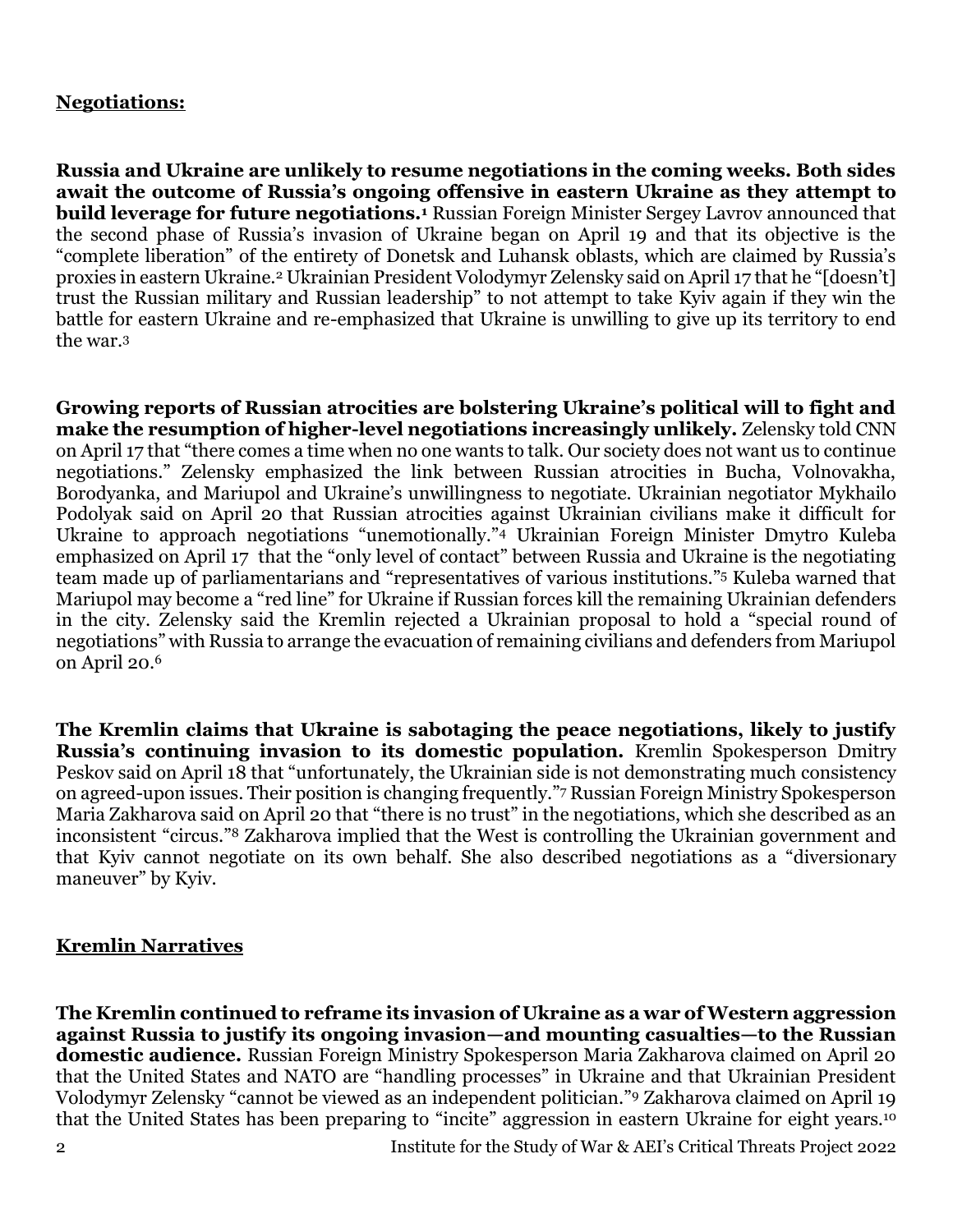Russian State Duma Committee on International Affairs Chairman Leonid Slutsky accused the United States and the United Kingdom of using Ukraine as a "springboard" to justify further confrontation with Russia on April 17.<sup>11</sup> Russian Duma Speaker Vyacheslav Volodin falsely claimed on April 15 that Ukrainian President Volodymyr Zelensky confessed to intentionally setting conditions to start a war with Russia by purchasing arms and attempting to join NATO prior to Russia's invasion, reiterating the longstanding Kremlin claim that all Ukrainian arms purchases are inherently offensive toward Russia.<sup>12</sup> Zakharova claimed on April 20 that NATO trained foreign and Ukrainian "neo-Nazis" to use civilians as human shields and to torture prisoners with suspected pro-Russian sympathies.<sup>13</sup> Russian Security Council Deputy Chairman Dmitry Medvedev framed foreign volunteers in Ukraine as Western Nazi mercenaries fighting for money on April 19 and warned that they too would be subject to "denazification" when captured.<sup>14</sup> The Investigative Committee of Russia claimed that Western states had armed and prepared Ukrainian forces for war with Russia on April 20.<sup>15</sup> The Kremlin likely seeks to more easily explain Russian military losses to the Russian population by downplaying Ukrainian autonomy and framing the war as being conducted against NATO.

**The Kremlin continues to falsely blame Ukrainian forces for planning or conducting "provocations" in areas where Russian forces intend to commit or have already committed atrocities.** The Kremlin likely seeks to introduce doubt into future attributions of war crimes and to diminish global support for Ukraine by blaming Ukrainian forces for crimes already committed by Russian forces. The Kremlin likely also intends to negatively portray Ukrainian forces to the Russian population to maintain domestic support for the invasion.

- Russian officials claimed on April 15 that Ukrainian forces regularly use civilians as human shields and that Ukrainian forces plan to carry out an attack on the Lozova train station in Kharkiv Oblast to provoke retaliation from Russia.<sup>16</sup> Russian forces conducted a missile attack on a refugee-filled train station in Kramatorsk and blamed Ukrainian forces on April 8.<sup>17</sup>
- The Russian proxy Luhansk People's Republic (LNR) claimed on April 15 that Ukrainian special forces intended to stage a terror attack on an April 16 rally in the city of Luhansk.<sup>18</sup> LNR officials claimed that Ukrainian forces organized the rally. No such attack took place.
- Russia's Ministry of Defense claimed on April 19 that Ukrainian forces were planning several independent attacks on civilians across Ukraine including shooting civilians that surrender in Mariupol; shelling civilians in Zaporizhia, Odesa, Sumy, and Kharkiv Oblasts; and executing Russian civilians in Odesa.<sup>19</sup> Such false claims indicate that Russian forces may have killed civilians in some named areas and intend to blame Ukraine for their deaths. No fighting has taken place in Odesa since Russia invaded Ukraine on February 24; the Kremlin likely intends claims regarding Odesa to further Kremlin claims of a Ukrainian genocide against Russians.
- Russian First Deputy Representative to the United Nations Dmitry Polyansky claimed that Russian forces did not know there were civilians in the Azovstal steel plant prior to April 18 and argued that "radicals and Neo-Nazis" placed civilians in the plant to be used as human shields on April 19.<sup>20</sup>
- The Russian Ministry of Defense claimed on April 20 that Ukrainian "neo-Nazis" have been using schools in Kherson as headquarters since February 24.<sup>21</sup> The Kremlin will likely amplify any reports of Ukrainian forces operating near civilian infrastructure to justify Russian targeting of Ukrainian civilians.
- The LNR claimed on April 20 and 21 that Ukrainian nationalists are planning to attack churches with Tochka-U missiles along the frontlines near Dnepropetrovsk, Zaporizhia, and Kharkiv on April 24, Orthodox Easter.<sup>22</sup>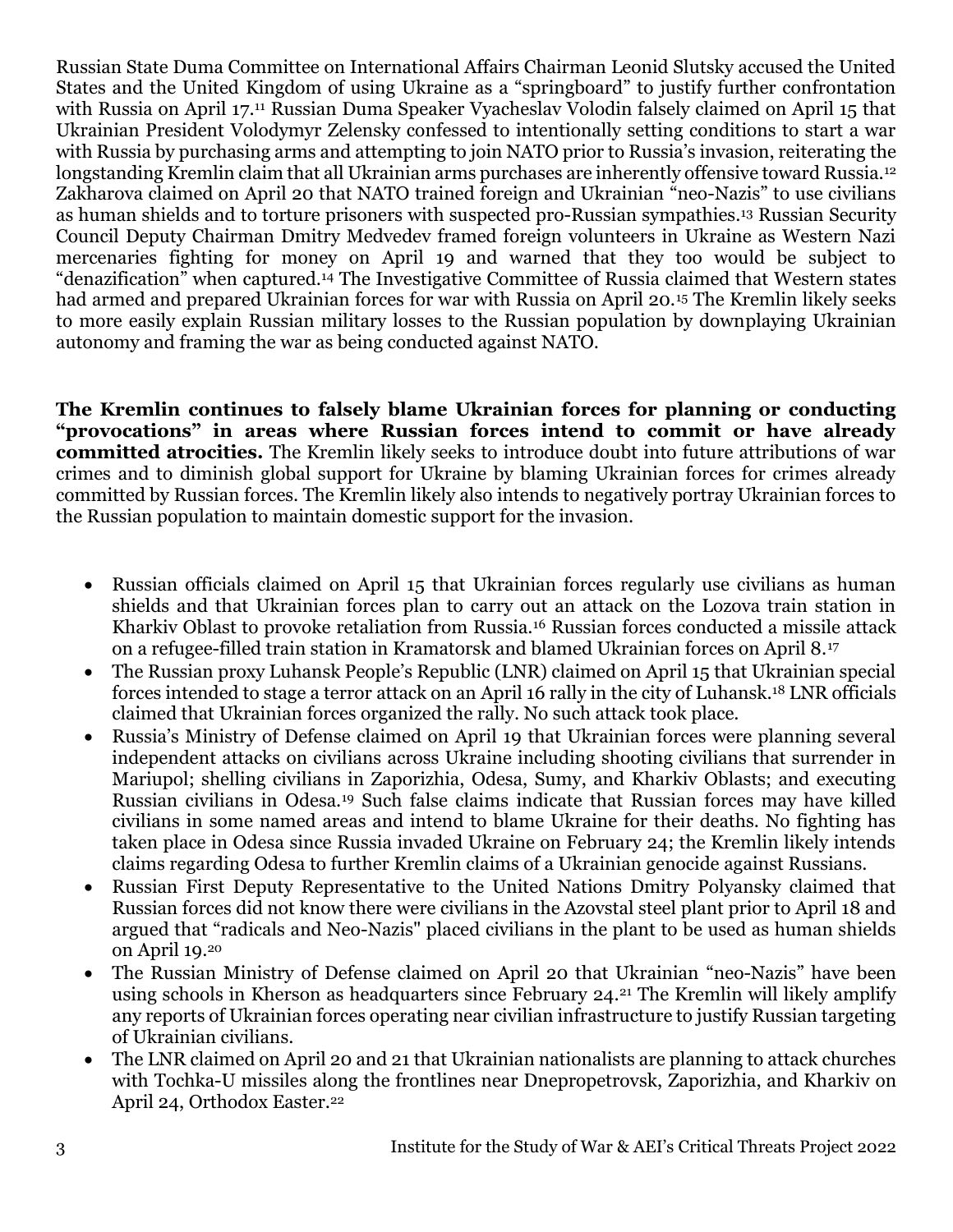• Ukraine's Odesa Regional Military Administration Spokesperson Sergei Bratchuk claimed on April 18 that Russian forces are planning to strike at Kherson with multiple rocket launchers as part of a false flag operation to justify an upcoming Russian "referendum" to create a Kherson People's Republic.<sup>23</sup>

**The Kremlin remains unlikely to use a tactical nuclear weapon in Ukraine during this phase of the war.** The Kremlin likely assesses that the use of a nuclear weapon would trigger greater NATO involvement in the war, making the Russian use of a nuclear weapon a net loss for Russia. Russian Foreign Minister Sergei Lavrov denied that Russia would use nuclear weapons in Ukraine and claimed that Russia is only considering using conventional weapons in statements on April 19 that Kremlin-run media outlets subsequently heavily promoted.<sup>24</sup> Russian Foreign Ministry Spokesperson Maria Zakharova said on April 20 that Russian law enforcement should investigate anyone who spreads disinformation about Russia considering the use of nuclear weapons and reiterated Lavrov's statement that Russia will only use conventional weapons in Ukraine.25 State-run media outlets circulating her statement emphasized Russia's signatory status on nuclear control treaties.<sup>26</sup> Two US officials "familiar with recent intelligence assessments" told CNN on April 20 that the United States has not seen any indicators of Russian preparations to use nuclear weapons.<sup>27</sup> The United States and its allies would almost certainly publicly warn of any indicators that the Kremlin was preparing to use a nuclear weapon in Ukraine. The Kremlin likely seeks to avoid such a massive escalation that would likely lead to direct NATO involvement and instead seeks to frame itself as nonaggressive. The Kremlin will likely rely on conventional and possibly chemical weapons capabilities to achieve its objectives in Donbas. While we cannot completely rule out the Russian use of a tactical nuclear weapon in Ukraine, the Kremlin is highly unlikely to use one during this phase of the war.

#### **Russian Domestic Opposition and Censorship**

**Kremlin censorship of Russian and international media seeks to maintain its narrative that Russian forces are only targeting Ukrainian military personnel and key strategic infrastructure, not Ukrainian civilians.** Russian state censorship body Roskomnadzor further restricted access to independent publications and international coverage of Russia's invasion of Ukraine in the past week.<sup>28</sup> Roskomnadzor is particularly targeting international reports of Russian war crimes, as such reporting could undermine the Kremlin's false framing that Ukraine is responsible for all civilian deaths in Ukraine. The Kremlin has likely ordered intimidation tactics to be used against opposition journalists, activists, and concerned citizens within Russia to deter any realistic coverage of the Russian invasion.<sup>29</sup> The Russian Ministry of Defense classified information on the relatives of Russian soldiers killed in Ukraine on April 20 (which was previously available through civilian institutions due to the families of deceased personnel receiving state benefits), citing security risks.<sup>30</sup> Limiting the publication of such data will enable the Kremlin to disguise the full scope of Russian losses from the Russian public.

#### **Russian Reactions to Sanctions:**

**Russian and Belarusian officials seek to frame Western sanctions as predominantly harming European economies while playing up the efficacy of their sanctions mitigation efforts.** Russian President Vladimir Putin claimed on April 18 that the "economic blitzkrieg" of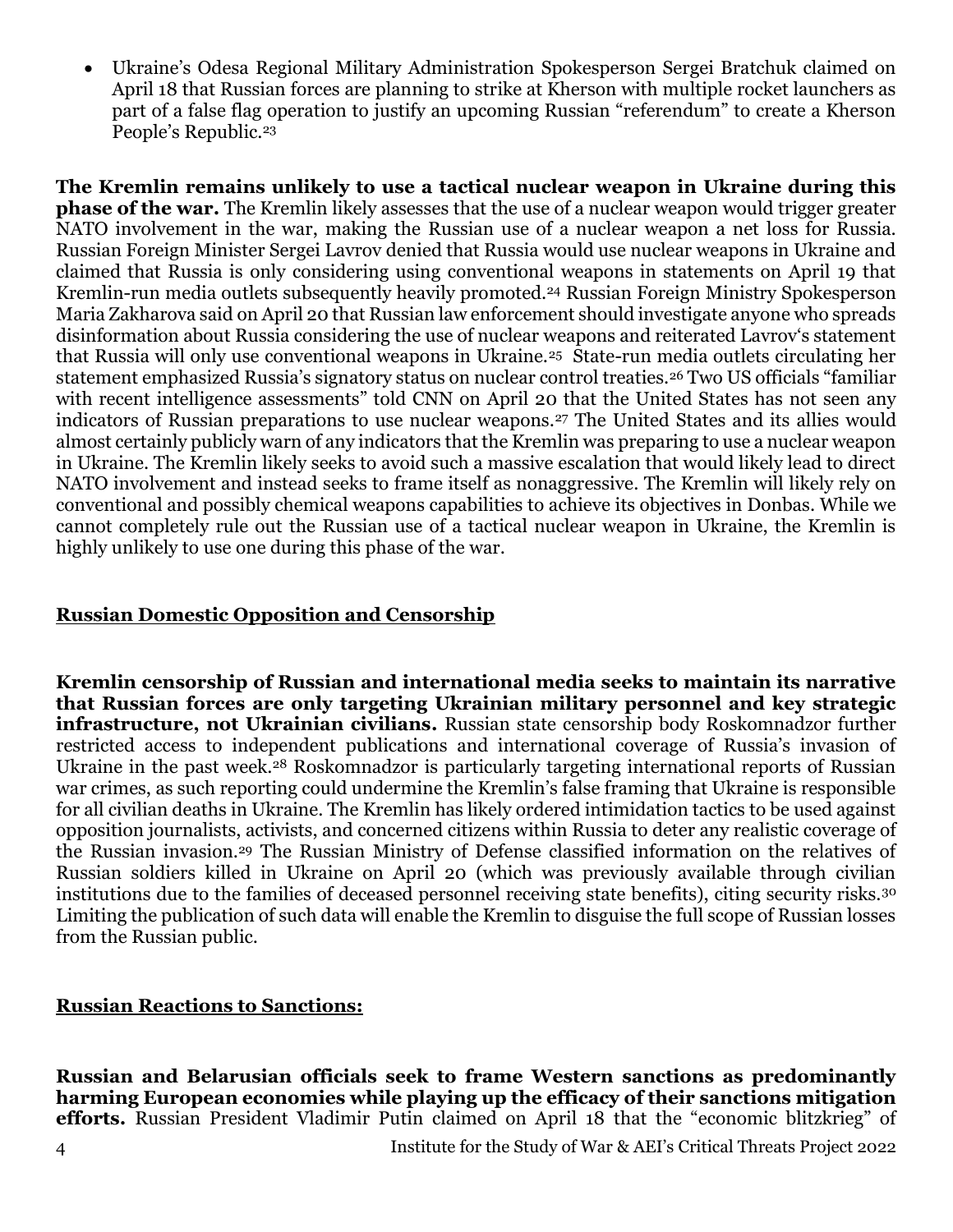Western sanctions failed to destabilize the Russian economy.<sup>31</sup> Putin additionally claimed that anti-Russian sanctions have caused a decline in the standard of living throughout Europe.<sup>32</sup> Russian Security Council Deputy Head Dmitry Medvedev claimed on April 16 that Western sanctions against Russia could cause hyperinflation in Europe and an influx of Ukrainian refugees would cause a "crime wave."<sup>33</sup> European Commission Head Ursula von der Leyen stated on April 17 that the Russian state's bankruptcy is only "a matter of time."<sup>34</sup> Both Russia and Belarus continued to frame sanctions as opportunities for their economies. Russian Deputy Prime Minister Marat Khusnullin asserted on April 16 that sanctions provide a "window of opportunity" for Russia's youth to "rebuild and find new ways of development."<sup>35</sup> Belarusian Prime Minister Roman Golovchenko stated on April 16 that Belarus has taken "systemic" measures to reduce inflation including introducing state-regulated prices for non-food items for the first time.<sup>36</sup>

#### **Belarus:**

**N/A**

#### **Russian Occupation:**

**The Kremlin likely intends to create one or more proxy states in occupied southern Ukraine to cement its military occupation and set conditions to demand permanent control over these regions.** Russian proxy Donetsk People's Republic (DNR) head Denis Pushilin claimed on April 20 that residents of the Russian-occupied Rozovsky district in Ukraine's Zaporizhia Oblast independently convened a meeting and voted unanimously to join the DNR.<sup>37</sup> Residents were likely forced to hold such a meeting; ISW could not confirm the location or participants in videos of the meeting. Ukrainian military sources reported on April 21 that Russian forces are preparing to conduct a "referendum" to create a "Kherson People's Republic" on April 27.<sup>38</sup> The Kremlin will likely conduct additional "referendums" in occupied parts of eastern Ukraine to set conditions to annex more of the country, either into Russia or into its preexisting proxies. The Kremlin will likely use such faux republics to appoint Russian proxy leadership and will use those structures to forcibly mobilize or otherwise exploit local populations. Ukrainian intelligence claimed on April 20 that the Kremlin is planning to forcibly mobilize Ukrainian men from both Kherson and Zaporizhia oblasts to fight for Russia.<sup>39</sup> Russia has already begun to create a heavily pro-Russia information environment in occupied parts of Ukraine, limiting Ukrainian media in favor of Russian outlets and broadcasts.<sup>40</sup>

**The Kremlin may be recruiting additional mercenaries to fight in eastern Ukraine and reportedly already has as many as 20,000 mercenaries (both Russian and international) in eastern Ukraine.** An anonymous European official told *The Kyiv Post* on April 19 that Russia has between 10,000 and 20,000 mercenaries from Syria, Libya, and the Russian private military company Wagner Group fighting on its behalf in eastern Ukraine.<sup>41</sup> The official said that the mercenaries are predominantly infantry. The majority of these mercenaries are likely Russian, and the Ukrainian government reported that at most several hundred Libyan mercenaries are engaged in fighting around Popasna in eastern Ukraine.<sup>42</sup> Meanwhile, hundreds of Ethiopians queued in front of the Russian Embassy in Addis Ababa on April 19.<sup>43</sup> The Russian Embassy denied allegations, circulated by Ukrainian outlets, that it was recruiting Ethiopian mercenaries to fight in Ukraine.44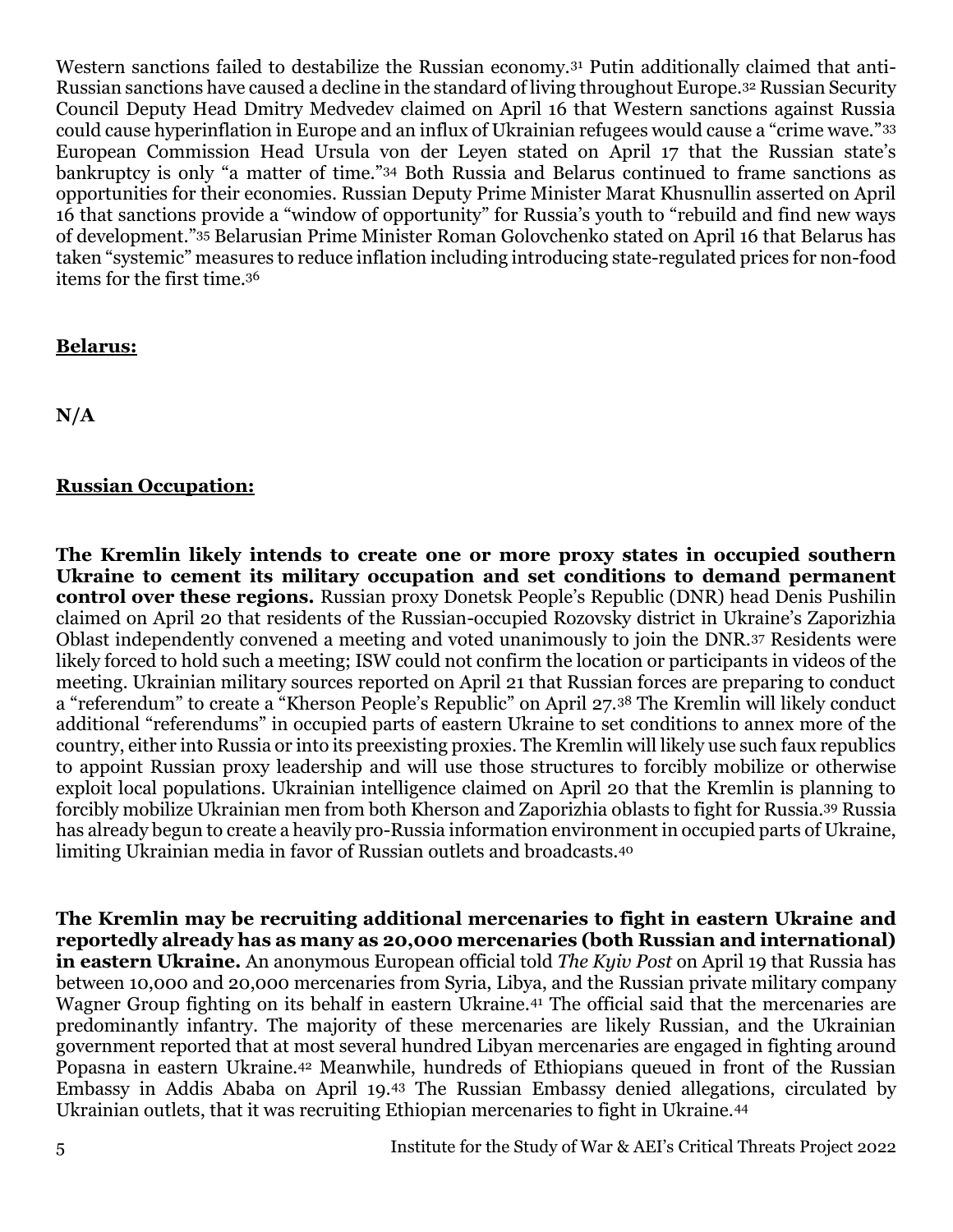# **Drivers of Russian Threat Perceptions:**

**The Kremlin is failing to deter NATO expansion and failing to disrupt Ukraine's military alignment with the West.** Russian Ambassador-at-Large and Chairman of the Committee of Senior Officials of the Arctic Council Nikolai Korchunov warned Sweden and Finland against joining NATO on April 17 and claimed that the expansion of NATO would be to the detriment of *"*traditionally nonaligned blocs" by leading to mutual distrust.<sup>45</sup> Finland's parliament debated its accession to NATO on April 20 and will likely ask to join the alliance in the coming weeks.<sup>46</sup>

Meanwhile, US and Western military support continued to reach Ukraine's armed forces to bolster their operations in Donbas, demonstrating the continued efficacy of the pro-Ukraine coalition. Russia issued a diplomatic demarche after US President Joe Biden announced an \$800 million security package on April 14, claiming that US and NATO weapons shipments to Ukraine were worsening the war and would bring about *"*unpredictable consequences."<sup>47</sup> The US security package arrived in Ukraine on April 18.<sup>48</sup> Pentagon spokesperson John Kirby said that the aid package included aircraft parts that will enable the recommissioning of about 20 Ukrainian aircraft.<sup>49</sup> The United States announced a second \$800 million security package on April 21 that includes 72 howitzers with accompanying vehicles and 440,000 rounds of ammunition; over 121 Phoenix Ghost Tactical Unmanned Aerial Systems tailored to Ukraine's needs; and various field equipment and spare parts.<sup>50</sup> A senior US defense official told *Reuters* on April 20 that the United States has resumed training small numbers of Ukrainians on the use of the new artillery.<sup>51</sup> The weeklong trainings will take place outside Ukraine, likely in Poland.

European states also promised additional aid:

- Finland announced on April 21 that it will send unspecified additional defense material to Ukraine. 52
- German Foreign Minister Annalena Baerbock announced that Germany would provide artillery training and maintenance to Ukraine on April 20.<sup>53</sup> She added that Germany had delivered antitank weapons, Stinger anti-aircraft missiles, and "other things that [they] didn't talk about in public."<sup>54</sup>
- Danish Prime Minister Mette Frederikson announced Denmark will more than double its current military aid to Ukraine during her April 21 trip to Ukraine. Spanish Prime Minister Pedro Sanchez announced that Spain will send 200 tons of ammunition and other military supplies during the same trip.<sup>55</sup>

#### **Foreign Involvement:**

 $N/A$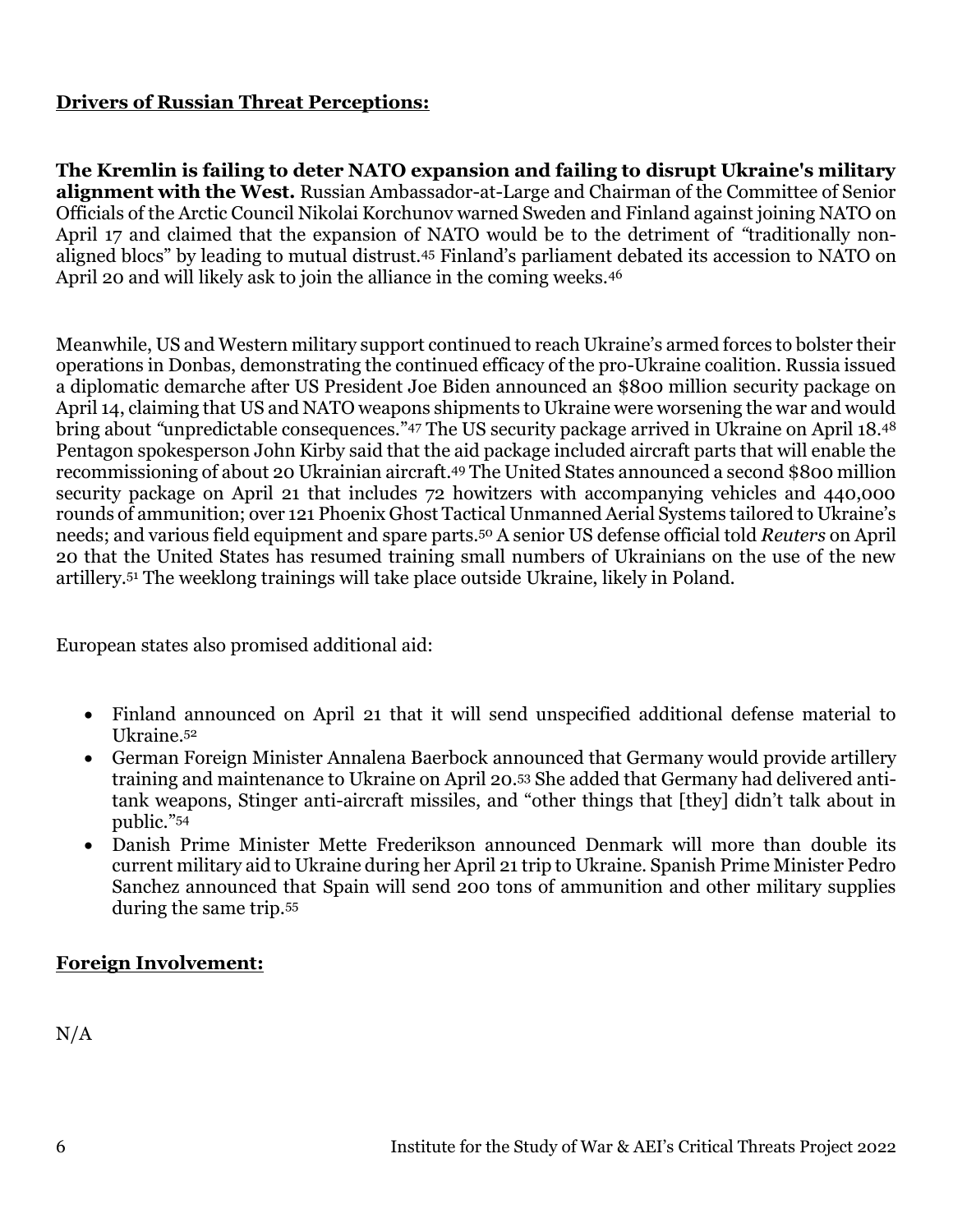

# ISW CELEBRATES 15 YEARS

Centered on Leadership and Intelligence Analysis Focused on Securing America

Www.UnderstandingWar.org f @InstitutefortheStudyofWar @TheStudyofWar TheStudyofWar B UnderstandingWarOrg

*The Institute for the Study of War (ISW) is a non-partisan, non-profit, public policy research organization. ISW advances an informed understanding of military affairs through reliable research, trusted analysis, and innovative education. We are committed to improving the nation's ability to execute military operations and respond to emerging threats in order to achieve US strategic objectives.*

<sup>3</sup> https://www.cnn.com/europe/live-news/ukraine-russia-putin-news-04-17-22/h\_8f553c7f619ffa0419a5cf026815c5bd <sup>4</sup> [https://nv](https://nv/) dot ua/world/geopolitics/obmenyayut-li-medvedchuka-na-mariupol-chto-s-peregovorami-rossii-i-ukrainypodolyak-video-intervyu-50235276.html

<sup>6</sup> [https://twitter.com/Podolyak\\_M/status/1516861218761420802?s=20&t=zQHSVAhbx3RzbE3VdCfpJg;](https://twitter.com/Podolyak_M/status/1516861218761420802?s=20&t=zQHSVAhbx3RzbE3VdCfpJg)

https://www.washingtonpost.com/world/2022/04/21/russia-ukraine-war-news-mariupol-live-updates/#link-DHL3SMUIKVB7XIGJR5X5REOXGM.

<sup>7</sup> https://www.nytimes.com/live/2022/04/18/world/ukraine-russia-war-news

<sup>8</sup> [https://meduza](https://meduza/) dot io/news/2022/04/20/doveriya-k-etim-lyudyam-davno-uzhe-net-mariya-zaharova-ob-ukrainskoydelegatsii-na-peregovorah

<sup>9</sup> [https://tass](https://tass/) dot com/politics/1440287

- <sup>10</sup> [https://tass](https://tass/) dot ru/politika/14408399
- <sup>11</sup> [https://tass](https://tass/) dot ru/politika/14397437

<sup>12</sup> https://t dot me/readovkanews/31053

<sup>15</sup> [https://iz](https://iz/) dot ru/1323358/2022-04-20/predstavitel-pentagona-kirbi-ukraina-poluchaet-ot-drugikh-stran-samolety-izapchasti-ot-nikh

<sup>16</sup> [https://riafan](https://riafan/) dot ru/23075970-minoboroni\_rossii\_kiev\_sobiraetsya\_ustroit\_provokatsiyu\_v\_lozovoi [https://iz](https://iz/) dot ru/1321465/2022-04-15/mo-rf-zaiavilo-o-planakh-vsu-nanesti-raketnyi-udar-po-vokzalu-v-lozovoi [https://russian](https://russian/) dot rt.com/ussr/news/991049-kiev-provokaciya-

lozovaya?utm\_source=rss&utm\_medium=rss&utm\_campaign=RSS

<sup>17</sup> https://www.npr.org/2022/04/08/1091578830/kramatorsk-train-station-russia-rocket-attack-ukraine <sup>18</sup> [https://military](https://military/) dot pravda.ru/news/1699181-ukraina\_lugansk\_terakt/; [https://lenta](https://lenta/) dot ru/news/2022/04/15/mgb/; https://tass dot com/world/1438341

<sup>19</sup> [https://russian](https://russian/) dot rt.com/ussr/news/991552-vsu-boyatsya-plen-rasstrelyayut-

svoi?utm\_source=rss&utm\_medium=rss&utm\_campaign=RSS; [https://iz](https://iz/) dot ru/1321917/2022-04-17/mo-zaiavilo-oprikaze-kieva-rasstrelivat-vsekh-zhelaiushchikh-sdatsia-v-mariupole; [https://tass](https://tass/) dot ru/armiya-i-opk/14395197 [https://tvzvezda](https://tvzvezda/) dot ru/news/2022418127-6hrNw.html[; https://tass](https://tass/) dot ru/politika/14410141; [https://tvzvezda](https://tvzvezda/) dot ru/news/2022419116-0cEVA.html; [https://riafan](https://riafan/) dot ru/23114261-

minoboroni\_soobschilo\_o\_podgotovke\_novoi\_provokatsii\_sbu\_protiv\_vs\_rf\_v\_odesskoi\_oblasti; https://meduza dot io/news/2022/04/19/minoborony-rf-sotrudniki-sbu-pereodetye-v-rossiyskuyu-formu-provedut-demonstrativnyyrasstrel-zhiteley-odesskoy-oblasti

<sup>1</sup> https://understandingwar.org/backgrounder/ukraine-invasion-update-23

<sup>2</sup> https://www.washingtonpost.com/world/2022/04/19/russia-ukraine-war-news-donbas-live-updates/#link-FHNPLE27ARAI3KY6OR3IEAFYBU

<sup>5</sup> https://www.cbsnews.com/news/dmytro-kuleba-transcript-face-the-nation-04-17-2022/; [https://tass](https://tass/) dot ru/mezhdunarodnaya-panorama/14397855

<sup>13</sup> [https://tass](https://tass/) dot ru/politika/14426661

<sup>14</sup> [https://tass](https://tass/) dot ru/politika/14418149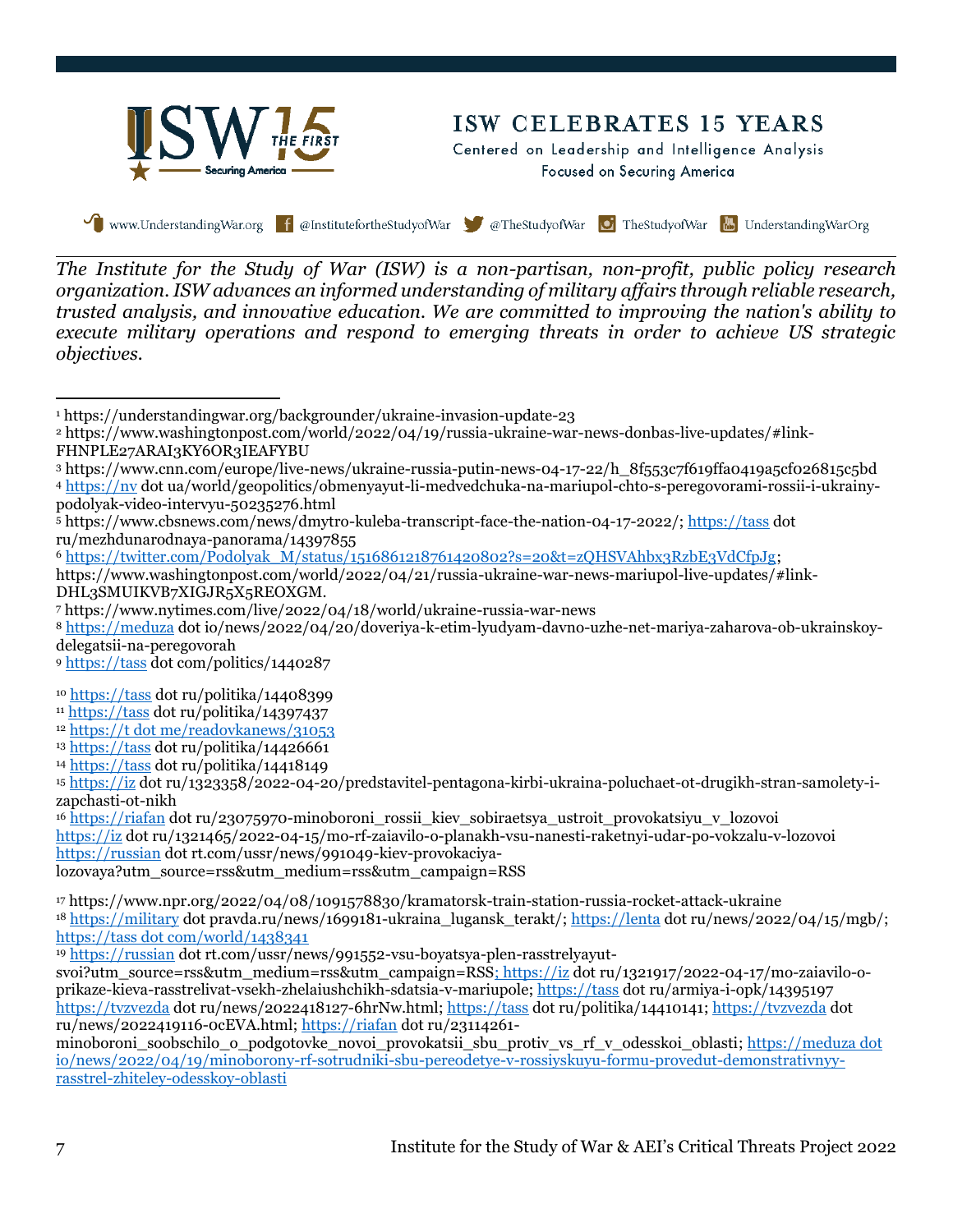<sup>20</sup> [https://tass dot com/politics/1440107](https://tass.com/politics/1440107) <sup>21</sup> [https://iz](https://iz/) dot ru/1323349/2022-04-20/rossiiskie-voennye-obnaruzhili-shtab-podrazdeleniia-territorialnoi-oborony-vshkole-khersona <sup>22</sup> [https://tass](https://tass/) dot ru/mezhdunarodnaya-panorama/14425561 <https://iz.ru/1324019/2022-04-21/v-lnr-zaiavili-o-gotoviashcheisia-ukrainskimi-voennymi-provokatcii-na-paskhu> [https://military](https://military/) dot pravda.ru/news/1700923-lnr\_tochkau\_provokacija/ <sup>23</sup> [https://interfax](https://interfax/) dot com.ua/news/general/824972.html <sup>24</sup> [https://iz](https://iz/) dot ru/1322891/2022-04-19/peskov-pereadresoval-minoborony-vopros-o-suti-vtoroi-fazy-spetcoperatcii [https://www.svoboda](https://www.svoboda/) dot org/a/lavrov-zayavil-o-nachale-novoy-fazy-voyny-v-ukraine/31810912.html [https://military](https://military/) dot pravda.ru/news/1700175-sergei\_lavrov\_jadernyi\_udar/ <sup>25</sup> [https://iz](https://iz/) dot ru/1323422/2022-04-20/zakharova-prizvala-rassledovat-feik-o-vozmozhnom-ispolzovanii-iadernogooruzhiia-na-ukraine <sup>26</sup> [https://tass](https://tass/) dot ru/politika/14420455 <sup>27</sup> [https://www.cnn.com/europe/live-news/ukraine-russia-putin-news-04-20-](https://www.cnn.com/europe/live-news/ukraine-russia-putin-news-04-20-22/h_690dbd243f102fe2df072b15ec736ae5) [22/h\\_690dbd243f102fe2df072b15ec736ae5](https://www.cnn.com/europe/live-news/ukraine-russia-putin-news-04-20-22/h_690dbd243f102fe2df072b15ec736ae5) <sup>28</sup> [https://www](https://www/) dot rferl.org/a/russia-restrict-access-human-rights-watch/31810806.html[;https://t.me/stranaua/36709;](https://t.me/stranaua/36709) <https://t.me/PlushevChannel/16948>[;https://t.me/PlushevChannel/16950;](https://t.me/PlushevChannel/16950) [https://iz](https://iz/) dot ru/1323458/2022-04-20/sudpriznal-zakonnoi-blokirovku-ekha-moskvy <sup>29</sup>[https://t.me/guberniaband/3237;](https://t.me/guberniaband/3237) [https://www.svoboda](https://www.svoboda/) dot org/a/zhurnalisty-dozhdya-7h7-i-taygi-info-soobschili-ospam-atakah/31806097.html; [https://t.me/guberniaband/3287;](https://t.me/guberniaband/3287) <https://t.me/istorijaoruzija/56164> <sup>30</sup> [https://www.svoboda](https://www.svoboda/) dot org/a/v-rossii-zasekretyat-dannye-o-semjyah-pogibshih-v-ukraine-voennyh/31812193.html <sup>31</sup> <https://www.nytimes.com/2022/04/18/world/europe/russian-economy-bleak-assessments.html;> <https://www.npr.org/live-updates/ukraine-russia-lviv-mariupol-04-18-2022> <sup>32</sup> [https://riafan](https://riafan/) dot ru/23100246 putin\_zayavil\_ob\_uhudshenii\_urovnya\_zhizni\_evropeitsev\_iz\_za\_antirossiiskih\_sanktsii  $\frac{1}{33}$  [https://tass](https://tass/) dot ru/politika/14397977[; https://russian](https://russian/) dot rt.com/world/news/992582-medvedev-sankciiekonomicheskaya-voina?utm\_source=rss&utm\_medium=rss&utm\_campaign=RSS; [https://tass](https://tass/) dot ru/ekonomika/1441523 <sup>34</sup> [https://tass](https://tass/) dot ru/mezhdunarodnaya-panorama/14397171 <sup>35</sup> [https://tass](https://tass/) dot ru/obschestvo/14394295 <sup>36</sup> [https://tass](https://tass/) dot ru/ekonomika/14393679 <sup>37</sup> [https://www.cnn.com/europe/live-news/ukraine-russia-putin-news-04-20-](https://www.cnn.com/europe/live-news/ukraine-russia-putin-news-04-20-22/h_c3462aa1fb163c3f348ccbe998c0fa95;) [22/h\\_c3462aa1fb163c3f348ccbe998c0fa95;](https://www.cnn.com/europe/live-news/ukraine-russia-putin-news-04-20-22/h_c3462aa1fb163c3f348ccbe998c0fa95;) [https://riafan](https://riafan/) dot ru/23114884 zhiteli\_rozovskogo\_raiona\_v\_zaporozh\_e\_edinoglasno\_progolosovali\_za\_prisoedinenie\_k\_dnr <sup>38</sup> <https://t.me/stranaua/37726;> <https://fb.watch/cx6FHu18yW/;> <https://t.me/stranaua/37794;> [https://nv](https://nv/) dot ua/ukraine/events/voyna-rossii-protiv-ukrainy-v-hersone-okkupanty-planiruyut-provesti-referendum-50234439.html <sup>39</sup> <https://twitter.com/KyivIndependent/status/1516754089044021250> <sup>40</sup> [https://www](https://www/) dot pravda.ru/news/politics/1700883-televyshki\_krym\_ukraina/;<https://t.me/readovkanews/31467> <sup>41</sup> [https://www.kyivpost](https://www.kyivpost/) dot com/ukraine-politics/up-to-20000-mercenaries-in-ukraine-european-official.html <sup>42</sup> https://understandingwar.org/backgrounder/russian-offensive-campaign-assessment-april-20. <sup>43</sup> [https://addisstandard](https://addisstandard/) dot com/newsalert-russian-embassy-in-addis-abeba-tells-ethiopians-it-doesnt-acceptapplications-for-recruitment-in-the-armed-forces/ <sup>44</sup> <https://t.me/stranaua/37573> <sup>45</sup> [https://tass](https://tass/) dot ru/politika/14396817 <sup>46</sup> https://www.washingtonpost.com/world/2022/04/20/russia-ukraine-war-news-mariupol-live-updates/#link-3UUBVZVFJNE6RH4CV52KQB7BUE <sup>47</sup> [https://www.washingtonpost.com/world/2022/04/15/russia-ukraine-war-news-putin-live-updates/#link-](https://www.washingtonpost.com/world/2022/04/15/russia-ukraine-war-news-putin-live-updates/#link-UTQWCQ4TQRHEHLP7IASAR6JHJY)[UTQWCQ4TQRHEHLP7IASAR6JHJY;](https://www.washingtonpost.com/world/2022/04/15/russia-ukraine-war-news-putin-live-updates/#link-UTQWCQ4TQRHEHLP7IASAR6JHJY) [https://www.cnn.com/europe/live-news/ukraine-russia-putin-news-04-15-](https://www.cnn.com/europe/live-news/ukraine-russia-putin-news-04-15-22/h_760f3978368d176a0984262d0a1a3cba) [22/h\\_760f3978368d176a0984262d0a1a3cba](https://www.cnn.com/europe/live-news/ukraine-russia-putin-news-04-15-22/h_760f3978368d176a0984262d0a1a3cba) <sup>48</sup> [https://www.cnn.com/europe/live-news/ukraine-russia-putin-news-04-19-22/h\\_9226edf771ea6f0e3e43e929e861f385](https://www.cnn.com/europe/live-news/ukraine-russia-putin-news-04-19-22/h_9226edf771ea6f0e3e43e929e861f385) <sup>49</sup> [https://www.washingtonpost.com/world/2022/04/20/russia-ukraine-war-news-mariupol-live-updates/#link-](https://www.washingtonpost.com/world/2022/04/20/russia-ukraine-war-news-mariupol-live-updates/#link-3QQOIDO72VA4VJ5WNHTLJEDZRA)[3QQOIDO72VA4VJ5WNHTLJEDZRA;](https://www.washingtonpost.com/world/2022/04/20/russia-ukraine-war-news-mariupol-live-updates/#link-3QQOIDO72VA4VJ5WNHTLJEDZRA) [https://www.ft.com/content/b6aa4ce0-a121-4353-915b-aadaff1fc8d4;](https://www.ft.com/content/b6aa4ce0-a121-4353-915b-aadaff1fc8d4)

[https://www.defense.gov/News/Releases/Release/Article/3005778/pentagon-press-secretary-statement-regarding](https://www.defense.gov/News/Releases/Release/Article/3005778/pentagon-press-secretary-statement-regarding-ukraine-aircraft-20-april/)[ukraine-aircraft-20-april/](https://www.defense.gov/News/Releases/Release/Article/3005778/pentagon-press-secretary-statement-regarding-ukraine-aircraft-20-april/)

<sup>50</sup> [https://www.reuters.com/world/biden-citing-critical-window-announces-800-million-more-military-aid-ukraine-](https://www.reuters.com/world/biden-citing-critical-window-announces-800-million-more-military-aid-ukraine-2022-04-21/)[2022-04-21/;](https://www.reuters.com/world/biden-citing-critical-window-announces-800-million-more-military-aid-ukraine-2022-04-21/)<https://www.state.gov/800-million-in-additional-u-s-security-assistance-for-ukraine-2/>